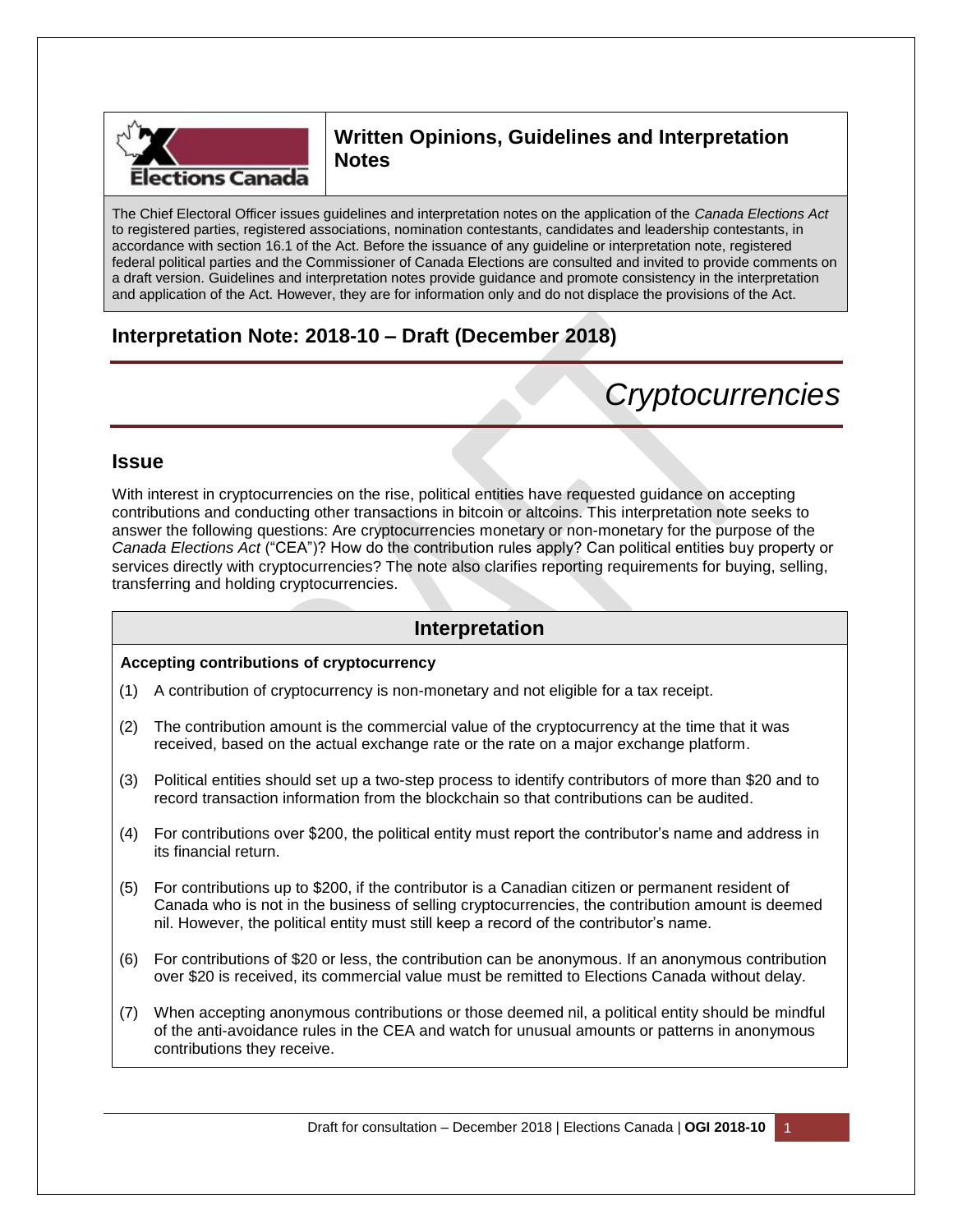#### **Buying property or services with cryptocurrencies**

- (8) To meet the CEA's objective of transparency, candidates, nomination contestants and leadership contestants cannot buy property or services directly with cryptocurrencies. This is also the case for registered parties in terms of their election expenses. Cryptocurrencies must be liquidated and the funds deposited into the political entity's bank account before being used to make purchases.
- (9) Registered associations may buy property or services directly with cryptocurrencies. Registered parties may do the same other than in relation to election expenses. These are considered barter transactions. Any resulting changes to the association's or party's assets, liabilities, revenues and expenses must be accounted for in their financial returns.

#### **Reporting other transactions involving cryptocurrencies**

- (10) When a political entity buys cryptocurrencies, the transaction results in a contribution from the seller only if the purchase price is below commercial value. The contributor must be eligible under the contribution rules and stay within their limit.
- (11) When a political entity sells cryptocurrencies, the transaction results in a contribution from the buyer only if the purchase price is above fair market value. The contributor must be eligible under the contribution rules and stay within their limit.
- (12) As part of surplus disposal after an election, candidates must transfer their cryptocurrencies to an eligible political entity or liquidate them at fair market value and transfer the proceeds to an eligible political entity. Nomination contestants and leadership contestants should also liquidate their cryptocurrencies after a contest and transfer the proceeds to an eligible political entity. They cannot transfer non-liquidated cryptocurrencies.
- (13) Registered parties and associations can hold cryptocurrencies for an indefinite period. Holdings are reported as assets at the fiscal year-end.

## **Legal Framework**

The most directly relevant provisions of the CEA in the context of this interpretation note are as follows:

- $\bullet$  A monetary contribution is an amount of money provided that is not repayable. (s. 2(1))
- A non-monetary contribution is the commercial value of a service, other than volunteer labour, or of property or of the use of property or money to the extent that they are provided without charge or at less than their commercial value. (s. 2(1))
- Commercial value, in relation to property or a service, means the lowest amount charged at the time that it was provided for the same kind and quantity of property or service or for the same usage of property or money, by

(a) the person who provided it, if the person is in the business of providing that property or service; or

(b) another person who provides that property or service on a commercial basis in the area where it was provided, if the person who provided the property or service is not in that business. (s. 2(1))

The commercial value of property or a service is deemed to be nil if

(a) the property or service is provided by a Canadian citizen or permanent resident who is not in the business of providing that property or service; and

(b) the commercial value of the property or service is \$200 or less. (s. 2(2))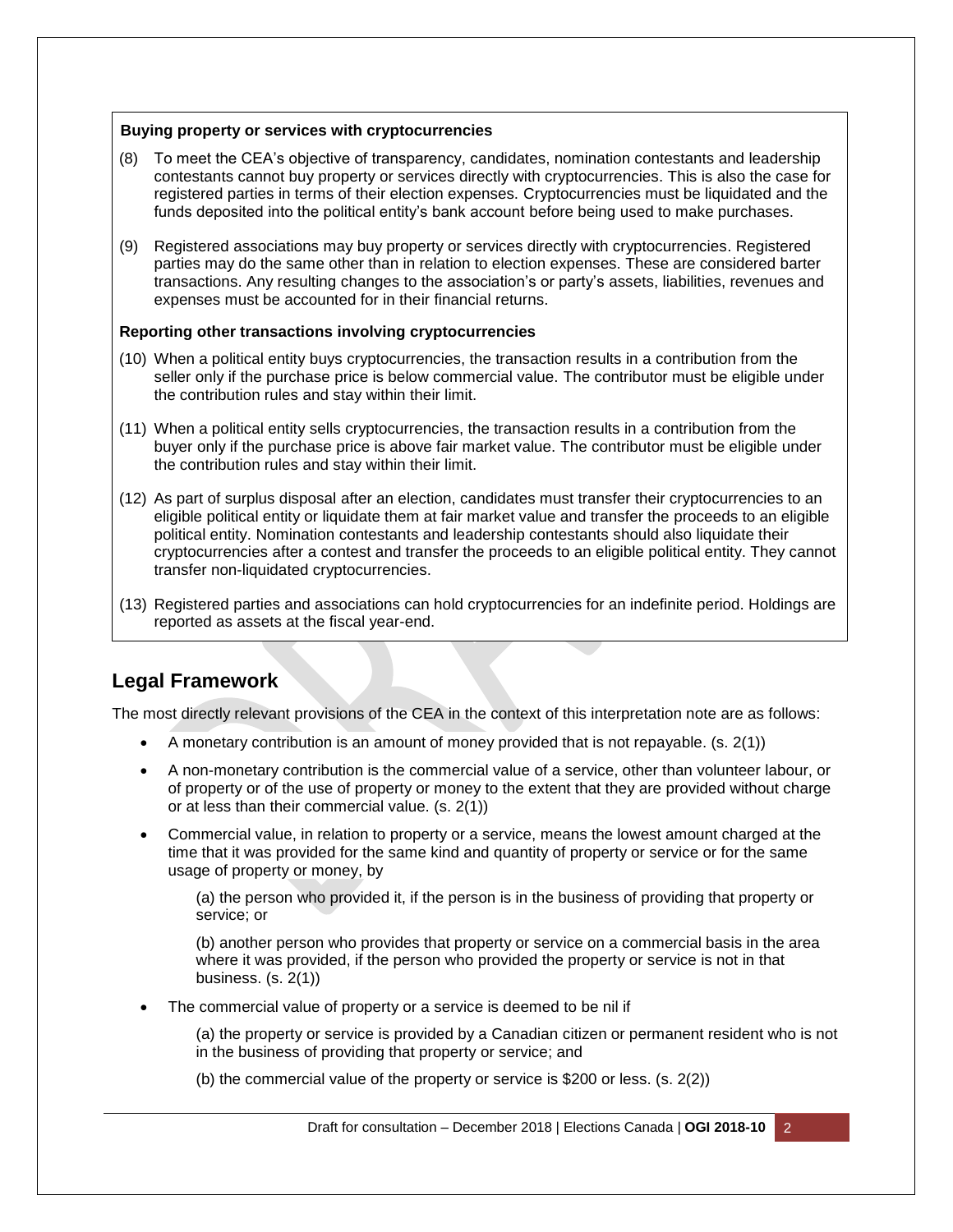- Only individuals who are Canadian citizens or permanent residents can make political contributions. (s. 363(1))
- Contributions are subject to contribution limits. (s. 367(1))
- If a contributor's name is not known for a contribution of more than \$20, or if the name or address is not known for contributions totalling more than \$200, the authorized agent must, without delay, pay an amount of money equal to the value of the contribution to the Chief Electoral Officer, who will forward it to the Receiver General. (ss. 434, 475.5, 476.76, 477.61, 478.82)
- No person or entity shall circumvent or attempt to circumvent the contribution limits or eligibility rules, or act in collusion with another person or entity for that purpose. (s. 368(1))
- No person or entity shall conceal or attempt to conceal the identity of the source of a contribution, or act in collusion with another person or entity for that purpose. (s. 368(2))
- After an election, candidates' campaigns must either transfer their capital assets to specified political entities or sell them at fair market value as part of the surplus disposal. A capital asset is any property with a commercial value of more than \$200 that is normally used outside an election period other than for the purposes of an election. (ss. 2, 477.8(2))
- A candidate's surplus of electoral funds is the amount by which the campaign's revenues exceed its electoral campaign expenses and outgoing transfers. Campaigns must dispose of their surplus only to specified political entities. (ss. 477.8, 477.82)

# **Analysis and Discussion**

#### **Are contributions of cryptocurrency monetary or non-monetary?**

Whether a contribution of cryptocurrency is monetary or non-monetary is an important question in terms of reporting contributions and issuing receipts. Under the CEA, a monetary contribution is "an amount of money provided that is not repayable." The ordinary meaning of "money" includes items such as bills and coins. Elections Canada has also considered cheques, bank drafts and credit card donations to be monetary because they can be placed directly into a bank account.

Cryptocurrencies have traits of both money and property. A cryptocurrency is "[a] digital currency in which encryption techniques are used to regulate the generation of units of currency and verify the transfer of funds, operating independently of a central bank."<sup>1</sup> Like money, they can be used to make purchases from businesses that choose to accept them. But unlike money, they cannot be placed directly into a bank account. Instead cryptocurrencies can be sold for traditional currencies that can be placed into a bank account. In this sense, they are more like stocks or bonds, which are a form of "property" and fall under the definition of a non-monetary contribution.

Most Canadian government and auditing bodies that have taken a position on the issue agree that a cryptocurrency is non-monetary. The Canada Revenue Agency considers it to be a commodity, subject to barter transaction rules when used to buy goods or services.<sup>2</sup> Chartered Professional Accountants of Canada posits that a cryptocurrency is an intangible asset, "an identifiable non-monetary asset without physical substance."<sup>3</sup> According to the Bank of Canada, cryptocurrencies are more correctly called "crypto assets" because "they do not perform the key functions of money: they are currently quite poor media of exchange, stores of value and units of account."<sup>4</sup>

l

<sup>1</sup> *[Oxford English Dictionary](https://en.oxforddictionaries.com/definition/cryptocurrency)*, accessed June 2018.

<sup>2</sup> Canada Revenue Agency, ["Fact Sheet: What You Should Know About Digital Currency"](https://www.canada.ca/en/revenue-agency/news/newsroom/fact-sheets/fact-sheets-2015/what-you-should-know-about-digital-currency.html) (March 2015).

<sup>3</sup> Chartered Professional Accountants of Canada, *[An Introduction to Accounting for Cryptocurrencies](https://www.cpacanada.ca/en/business-and-accounting-resources/financial-and-non-financial-reporting/international-financial-reporting-standards-ifrs/publications/accounting-for-cryptocurrencies-under-ifrs)* (Toronto: CPA Canada, 2018).

<sup>4</sup> Bank of Canada, *[Financial System Review](https://www.bankofcanada.ca/wp-content/uploads/2018/06/fsr-june2018.pdf)* (Ottawa: Bank of Canada, 2018).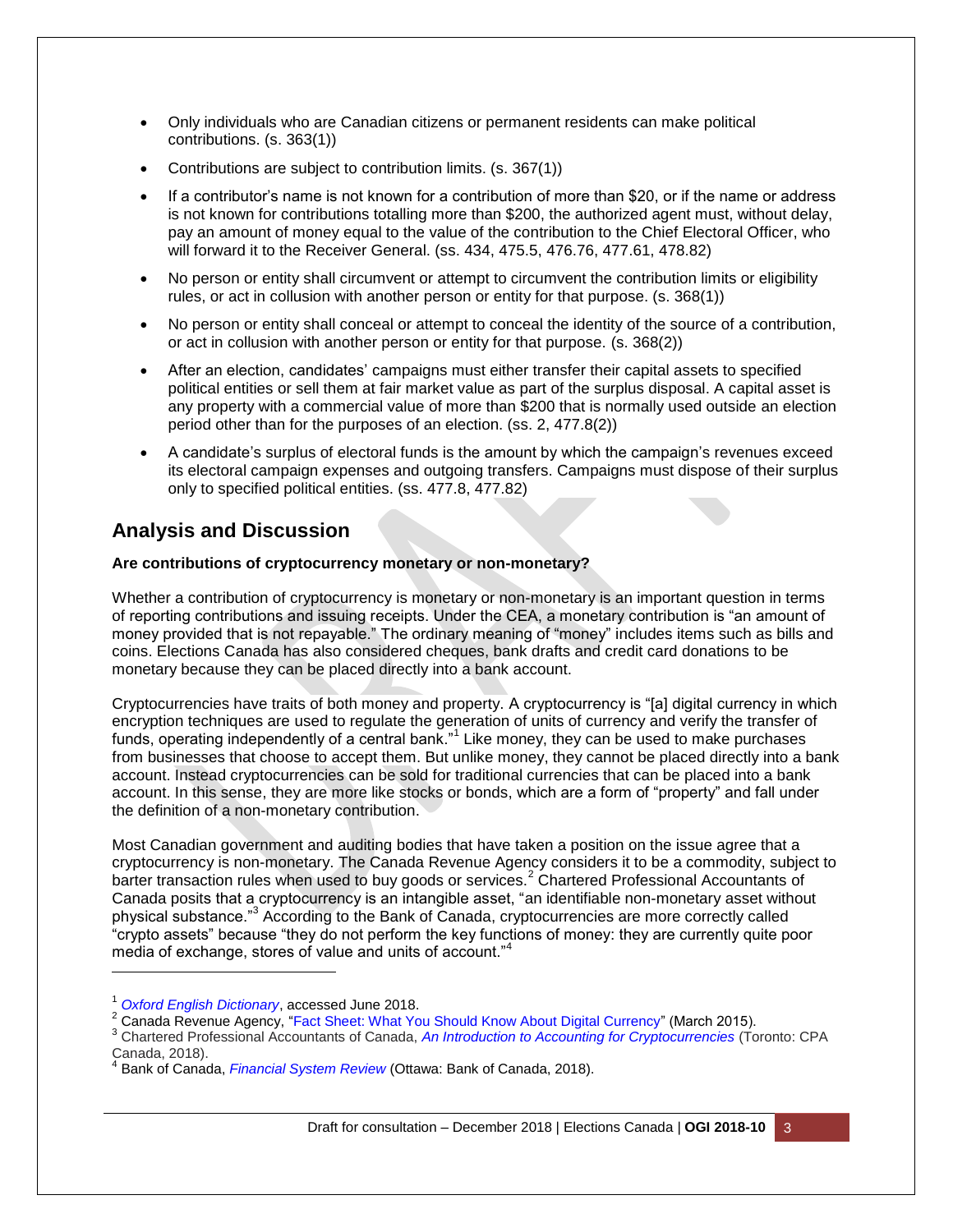Of the two Canadian provincial election agencies to have taken a position on the issue to date, one considers a contribution in cryptocurrency to be monetary while the other considers it to be non-monetary. In the United States, the Federal Election Commission treats cryptocurrencies as "in-kind" (that is, non-monetary) contributions.<sup>5</sup>

In view of the properties of cryptocurrencies and their most common regulatory treatment, Elections Canada considers a contribution in cryptocurrency to be non-monetary for the purposes of the CEA.

#### **How do the contribution rules apply?**

l

#### *Contribution amount and source – implications for cryptocurrencies being non-monetary*

There are several implications under the federal contributions regime for categorizing a cryptocurrency as non-monetary. An important point is that non-monetary contributions are not eligible for tax receipts. To receive a tax receipt, a contributor would have to liquidate the cryptocurrency and send the proceeds to the political entity as a monetary contribution. Contributions of cryptocurrency must be valued at their commercial value at the time the contribution is made. There are two ways to determine the commercial value:

- If the transfer passed through a payment processor (such as BitPay) that provided an exchange rate, use that rate.
- If the transfer did not go through a payment processor or no exchange rate was provided, use a reasonable rate on a major exchange platform (such as Coinbase) at the time closest to when the transfer was sent. The valuation must be readily ascertainable and verifiable.

A transaction in cryptocurrency will almost always involve a processing fee. The full amount sent by the individual is a contribution to the political entity, and the processing fee is an expense.

All contributions, whether monetary or non-monetary, are subject to limits that must be respected. If the political entity determines that the commercial value of the cryptocurrency it receives results in an over-contribution, it must return the ineligible amount to the contributor within 30 days of becoming aware that the contribution is ineligible. For example, if the commercial value places the contributor over their limit by \$500, the political entity must return \$500 in Canadian dollars or in cryptocurrency valued at \$500 (at the time it is returned) to the contributor.

It is also important to note that most cryptocurrencies are received passively; a political entity cannot stop someone from transferring coins to their wallet. Anonymous contributions of cryptocurrency over \$20 have to be remitted to Elections Canada without delay, by sending a cheque payable to the Receiver General for Canada for the commercial value of the contribution at the time it was received. This is in accordance with the CEA, which allows only anonymous contributions of \$20 or less.

Contributions must be made by Canadian citizens or permanent residents of Canada. As well, non-monetary contributions with a commercial value of \$200 or less can be deemed nil, but only if the contributor is not in the business of providing the contributed property or service. It is therefore critical for the political entity to know who is making contributions. In the absence of documentation, a contribution could be considered anonymous for the purposes of the CEA, which would require the political entity to pay an amount equal to its commercial value to the Receiver General, or a contribution deemed nil could have its full value reinstated.

<sup>5</sup> Contribution is monetary: Elections Ontario, *[CFO Handbook for Political Parties](https://www.elections.on.ca/content/dam/NGW/sitecontent/Compliance%20Documentation/English/Political%20Parties/CFO%20Handbook%20for%20Political%20Parties.pdf)* (Toronto: Elections Ontario, 2018). Contribution is non-monetary: Elections BC, information posted on the Canadian Elections Resource Library website, June 28, 2018; Federal Election Commission, ["How to Report Bitcoin Contributions,](https://www.fec.gov/help-candidates-and-committees/filing-reports/bitcoin-contributions/)" accessed July 2018.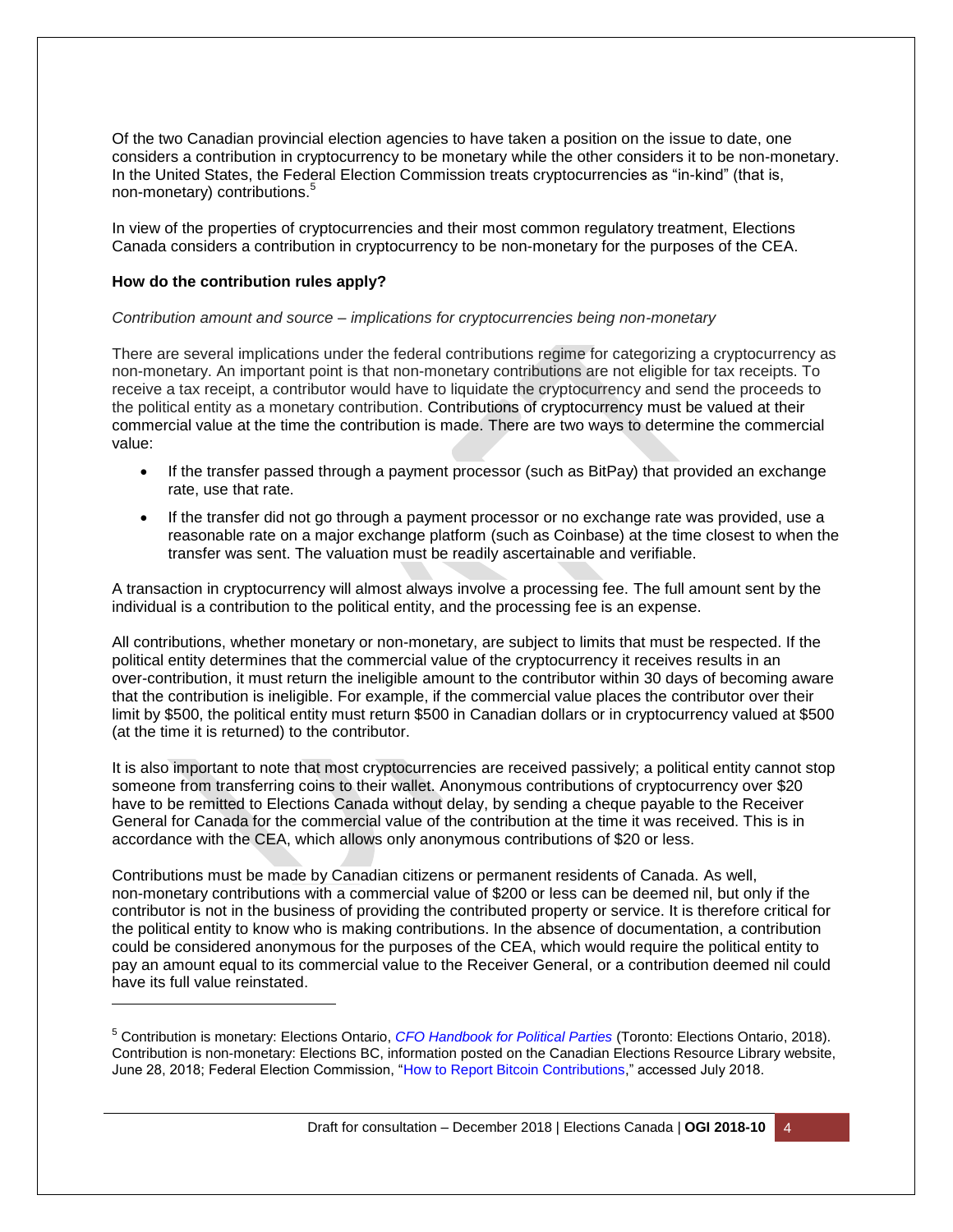#### *Guidelines for establishing a contributor's identity and reporting contributions*

A salient feature of cryptocurrency transactions is their anonymity. Cryptocurrencies are generally sent and received between digital wallets using public keys, which are translated ("hashed") into addresses and appear on the blockchain ledger as a string of letters and numbers. These addresses are the only data available to the public about who the sender and receiver might be.

A user can keep the same address for practical purposes—for example, they could publish their address on a website so people know where to send payments—but for security reasons many users change their address with every transaction. This is important because, while all transactions are recorded publicly, there would be no way to tell if the same person was contributing multiple times to the same or affiliated entities, since the addresses could change every time.

To protect the integrity of the contributions regime and ultimately make it easier for political entities to validate and report their contributions as required by the CEA, political entities should follow specific procedures to accept contributions in cryptocurrency:

- Open a digital wallet to be used exclusively for the political entity's cryptocurrency transactions.
- Follow a two-step process to accept a contribution over \$20. These steps can be done directly by the political entity or through a service provider:
	- Request the individual's name, address and email address.
	- Provide the individual with the public address associated with the political entity's digital wallet, to which the individual will send the contribution.
- Once the contribution is received, keep a record of the following: the contributor's name and address, transaction number on the blockchain or other public ledger, public addresses used in the transaction, contribution date, amount and type of cryptocurrency sent, commercial value in Canadian dollars at the time received, and any transaction fees deducted.
- Report the individual's name, address and contribution amount in the financial return, if required, in accordance with the rules for non-monetary contributions.
- For accounting purposes, when reporting a contribution over \$200 to a candidate, nomination contestant or leadership contestant, balance the accounts by also reporting an "other" expense of the same amount, categorized as the receipt of cryptocurrency.

Failure to follow these procedures could result in the contribution being considered anonymous for the purposes of the CEA, which would require the political entity to pay an amount equal to its commercial value to the Receiver General for Canada.

If a contribution is valued at \$20 or less, there is no requirement to keep a record of the contributor's identity. However, when accepting anonymous contributions or those deemed nil, a political entity should be mindful of the anti-avoidance rules in the CEA: no person or entity may circumvent the contribution limits or eligibility rules, conceal a contributor's identity, or collude with a person or entity for those purposes. Political entities should watch for unusual amounts or patterns in anonymous contributions they receive.

Elections Canada may ask a political entity to submit the transaction history of its digital wallet as a supporting document, in the same way that it might request a bank statement.

Some cryptocurrencies use additional privacy features to mask public addresses and amounts being transferred. Political entities must only accept contributions in cryptocurrencies whose blockchain or other public ledger enables Elections Canada to verify the public addresses and amounts involved in a transaction.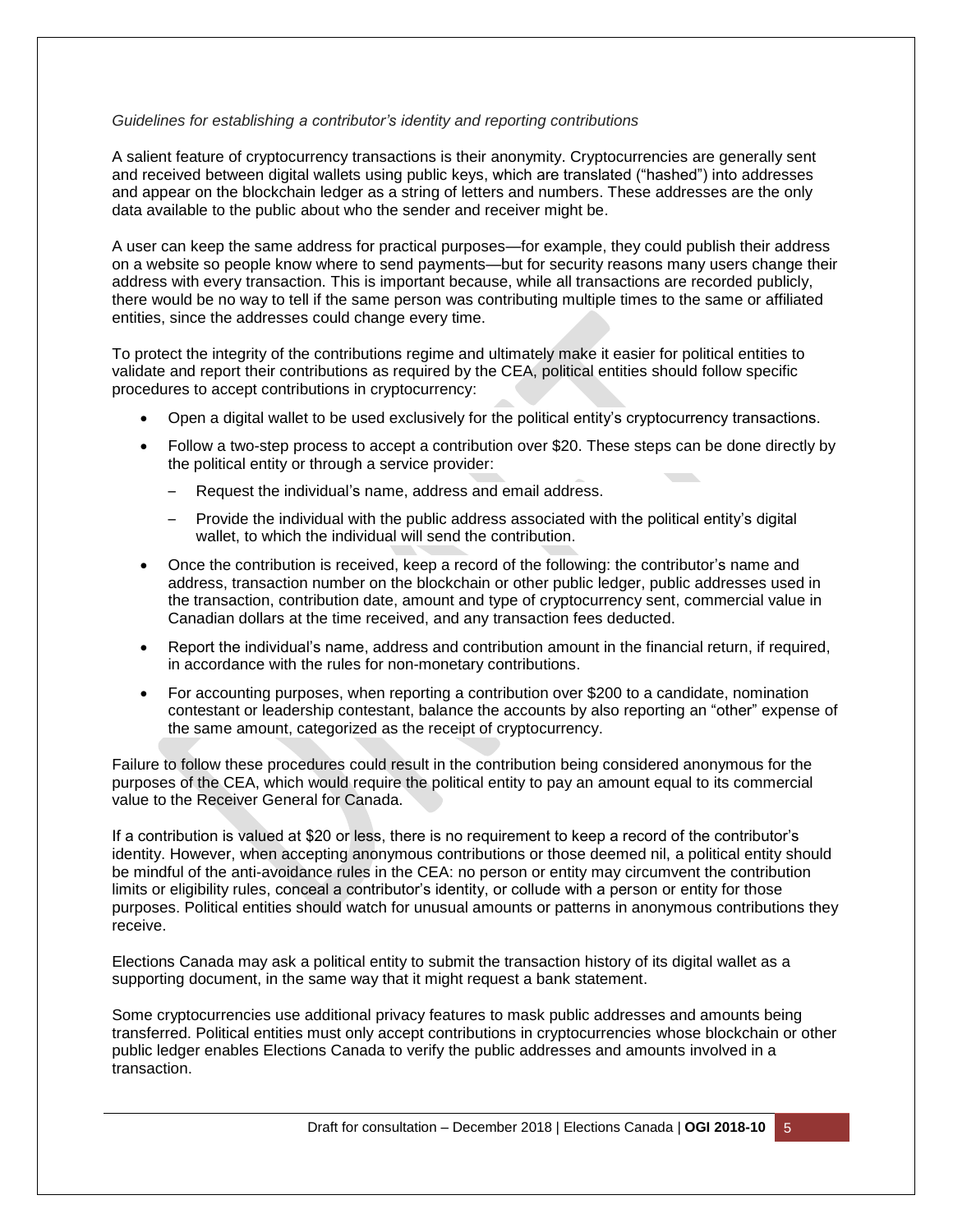#### **Can political entities buy property or services directly with cryptocurrencies?**

Some commercial retailers accept payment in cryptocurrencies, and political entities may wish to use this method of obtaining property or services. For candidates, nomination contestants and leadership contestants, the CEA requires transactions that involve the payment or receipt of money to go through the campaign bank account. On its face this might not apply to purchases with cryptocurrencies, which are not "money." However, the objectives of the CEA must also be considered in interpreting the provisions.

The relatively new ability to make purchases with cryptocurrencies has not yet been addressed in the CEA, nor has the conduct of any other barter transactions. The rules for candidates, nomination contestants and leadership contestants require that property or services for a campaign enter the political system transparently, either with their purchase from the bank account or with the acceptance of a non-monetary contribution or transfer. This is also the case for registered parties in terms of their election expenses. Allowing purchases directly with cryptocurrencies would defeat the transparency requirements. As a result, Elections Canada requires that cryptocurrencies be liquidated before a candidate or contestant can buy property or services for a campaign, or before a registered party can make purchases that result in election expenses.

Registered associations, by contrast, are able to make purchases directly with cryptocurrencies, and registered parties may do the same other than in relation to election expenses. Their financial returns simply require them to account for their assets, liabilities, revenues and expenses in broad categories. If purchases are made directly with cryptocurrency, the party or association must be sure to adjust its financial statements to reflect these barter transactions.

#### **Other reporting requirements**

#### *Purchase or sale of cryptocurrencies*

When a political entity buys cryptocurrencies at or above commercial value, or sells them at or below fair market value, it is a pure commercial transaction. The entity has to report the transaction in its financial return, including any gain or loss on a sale. For example, a candidate, nomination contestant or leadership contestant would report a gain as proceeds from the sale of assets on their statement of other cash inflows.

When a political entity buys cryptocurrencies below commercial value, it results in a contribution from the seller. Likewise, when a political entity sells cryptocurrencies above fair market value, it results in a contribution from the buyer. The contribution is the difference between the amount paid and the value of the cryptocurrency. The contributor must be eligible under the contribution rules and stay within their limit.

#### *Disposal of surplus*

l

As part of surplus disposal after an election, candidates must transfer any cryptocurrencies they hold directly to an eligible political entity or liquidate them at fair market value so the proceeds can be transferred to an eligible political entity. Nomination contestants and leadership contestants should also liquidate their cryptocurrencies after a contest and transfer the proceeds, if there is a surplus after paying campaign expenses, to an eligible political entity.<sup>6</sup> They cannot transfer non-liquidated cryptocurrencies.

For a summary of transfer types and rules, please refer to Chapter 1 of the political financing handbooks on the Elections Canada website.

 $6$  If clause 2(2) of Bill C-76 comes into force as passed by the House of Commons on October 30, 2018, with respect to capital assets of nomination and leadership contestants, then liquidating cryptocurrencies with a per-unit value of more than \$200 will be a requirement rather than a best practice.